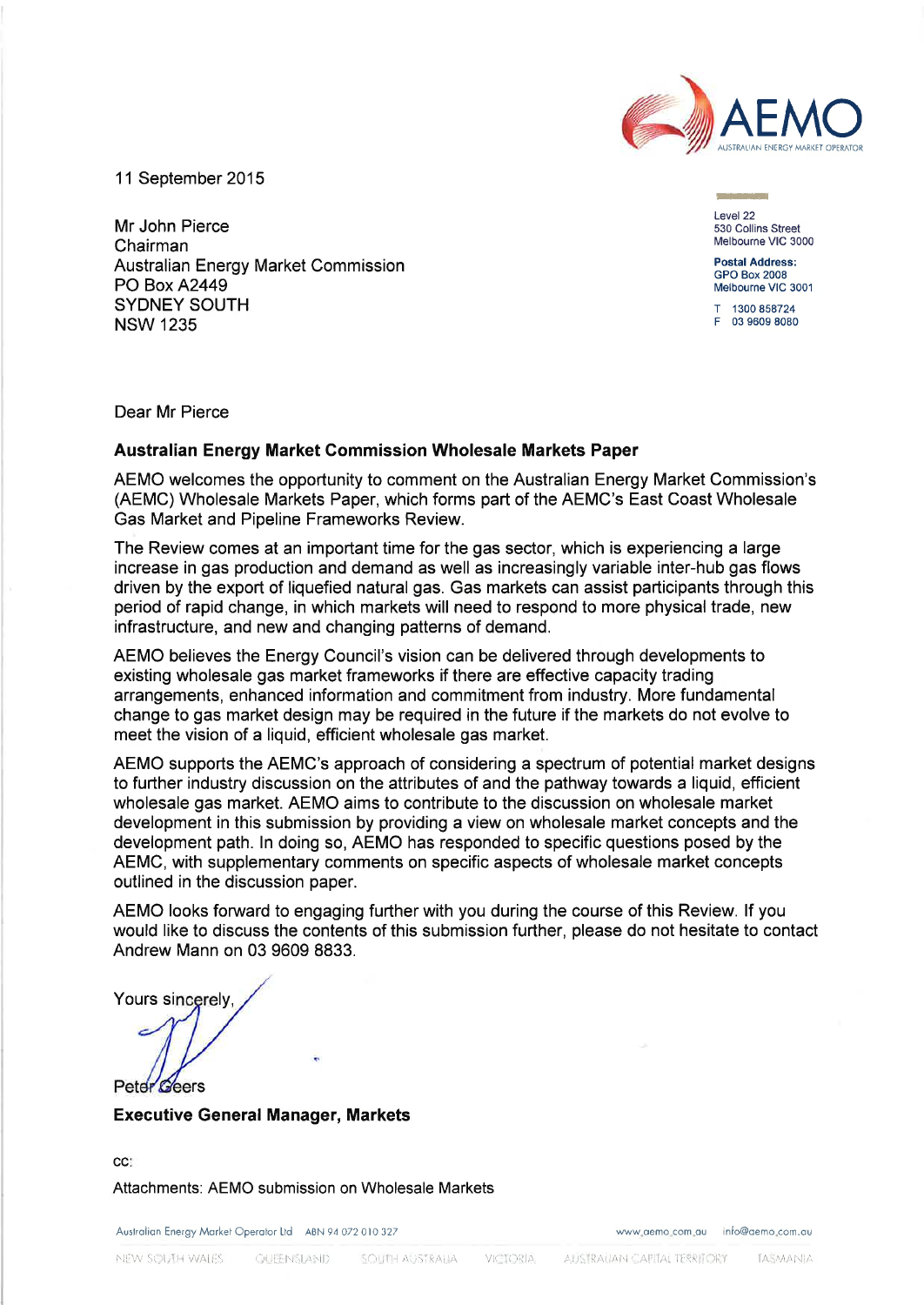

# **Attachment A AEMO submission on Wholesale Markets**

# RESPONSE TO STAKEHOLDER QUESTIONS

### *Are gas trading markets expected to become more important in ensuring the efficient allocation of gas?*

Alongside large increases in gas production and demand, AEMO expects variability in gas production, demand and inter-hub flows to continue as the LNG export facilities are commissioned in Gladstone. As such, AEMO believes east coast gas markets will be increasingly important in ensuring the efficient allocation of gas.

Facilitated gas markets are currently assisting participants through a period of significant change as evidenced by an increase in the use of the markets by participants for managing their physical gas portfolios. However, there are areas of the wholesale market that require attention including competitive hub service development, effective capacity trading arrangements, enhanced information and forward market development.

### *How many and what type of wholesale gas trading markets are required to meet the Energy Council's Vision and how should this be assessed?*

AEMO believes the Energy Council's vision can be delivered through developments to existing wholesale gas market frameworks if there are effective capacity trading arrangements, enhanced information and commitment from industry. However, a more fundamental change to gas market design may be required in the future if the markets do not evolve to meet the vision of a liquid, efficient wholesale market.

The Energy Council's vision is considered in the context of market arrangements below:

*Establishment of an efficient and transparent reference price for gas.*

The Wallumbilla gas supply hub has the potential to provide industry with an efficient and transparent reference price for gas – an important building block for the development of a forward market.

The Wallumbilla hub is located at the intersection of key gas transmission pipelines, is close to coal seam gas fields and gas powered generation and has the ability to pool together both LNG and domestic market participants.

AEMO is currently reviewing hub services at Wallumbilla with a view to establishing a single Wallumbilla gas market to concentrate liquidity and aid the development of the forward market. The success of Wallumbilla will also rely on the development of effective capacity trading arrangements to provide participants with efficient access to the hub.

Industry's confidence in the market is growing as evidenced by the work that has commenced on the development of forward products based around the Wallumbilla GSH. The trading of forward products, such as the Wallumbilla products established by ASX, would provide industry with a transparent forward curve.

*Participants able to readily trade gas between hub locations.*

Short-term pipeline services and effective capacity trading arrangements would support the efficient trading of gas between hubs.

 *Investment in infrastructure that responds to market signals and is facilitated by a supportive regulatory framework.*

Locational spot markets across the east coast can signal congestion and the need for investment in infrastructure. Trading of unused pipeline contract capacity would help to reduce contractual congestion – spot prices would then provide a clear signal of physical congestion and investment opportunities.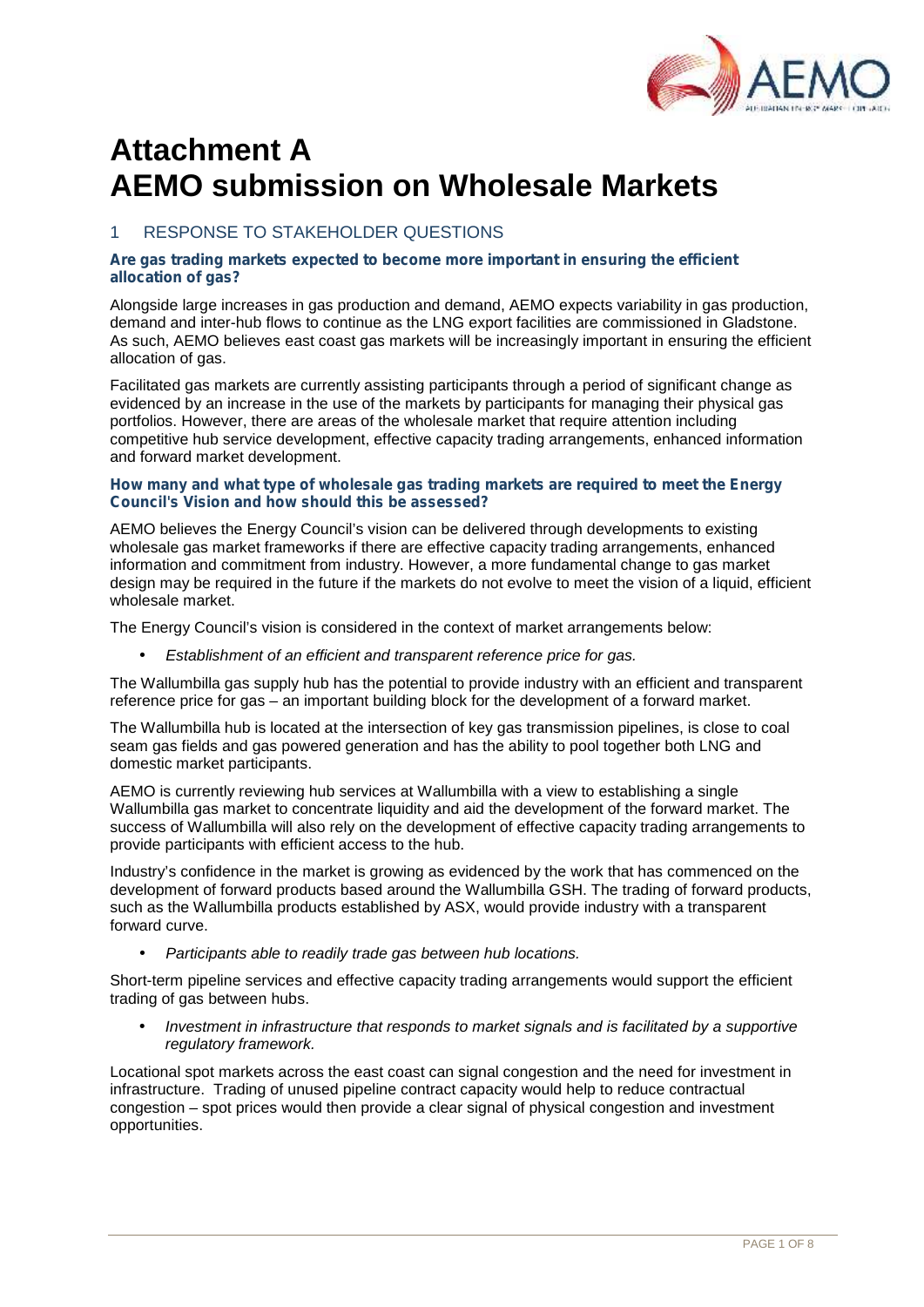

### *Does having multiple gas hubs contribute to or detract from the objective of achieving a liquid wholesale gas market and why?*

In answering this question it is important to consider the spectrum of requirements for both spot and forward wholesale gas markets.

Multiple spot markets could have the effect of splitting liquidity. However, with effective capacity trading arrangements and enhanced information, spot markets at multiple locations across the network could aid the efficient allocation of gas and may increase the physical trade across the network. Differences in spot prices at hubs signal congestion on the network and aid efficient scheduling decisions. Spot markets at multiple hub locations could also support the trading of pipeline capacity.

In comparison to the spot market, it is important to concentrate potential traders into as few forward markets as possible to support the development of forward market liquidity. In doing so it is important to consider the mechanisms that traders could use to manage basis risk.

### *What are the main barriers to achieving a liquid wholesale gas market on the east coast and are regulatory solutions required?*

It is important that the following arrangements are in place to achieve a liquid wholesale gas market:

- *Effective pipeline capacity trading arrangements.*
- *Efficient pipeline and storage services* to support short-term trading.
- *Competitive and efficient hub services* to pool together traders and concentrate liquidity.
- *Harmonisation* of participant interfaces to wholesale gas markets.
- *Enhance gas market information*. In particular, it is important to increase transparency for the sections of the network that are overlayed with wholesale gas markets.

Regulated solutions may be required if competition or efficiency hurdles impede the development of a liquid, efficient wholesale market. Potential triggers for regulatory solutions are considered below in the context of the Wallumbilla GSH.



### **Figure 1: Potential reform triggers**

The *Single Trading Zone* model is one of the concepts AEMO, in conjunction with the GSHRG, has developed for the formation of a single Wallumbilla market. Under this mandatory participation model, all gas traded at, or transiting the Wallumbilla hub, would be made through a virtual trading point service. This model, which would require significant changes to regulatory arrangements, could be considered by policy makers further if there is a failure to deliver competitive and efficient hub services at Wallumbilla. With an effective capacity trading mechanism (and enhanced information) the model could help to deliver the key components of the Energy Council's vision.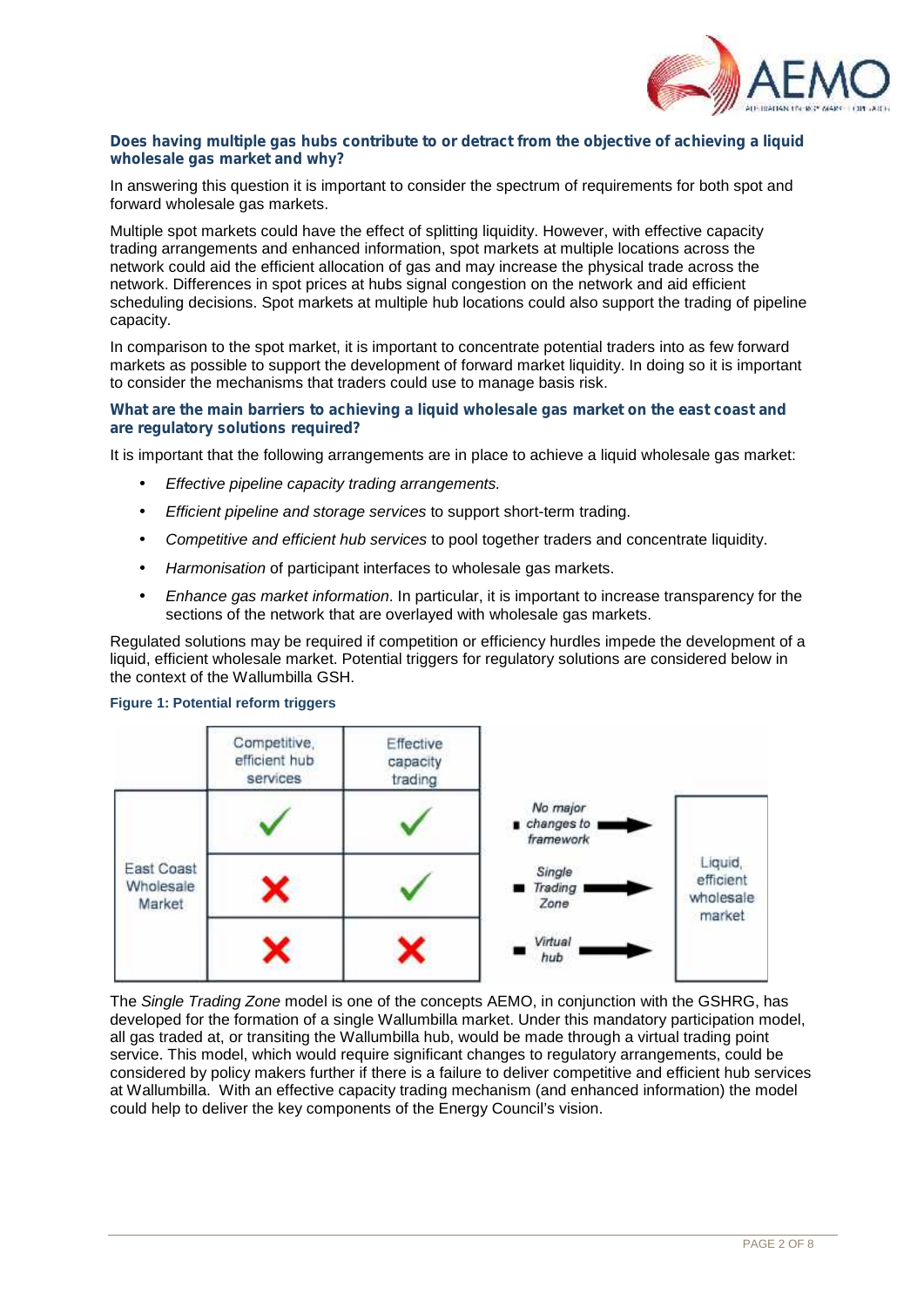

Virtual hub development would be a significant undertaking in the context of the east coast gas market. However, the implementation of virtual hubs could be considered further if there is a failure to achieve both competitive hub service provision and effective pipeline capacity trading arrangements.

### *Could the virtual gas hub design concepts set out in section 8 be feasibly implemented on the east coast of Australia? If not, what barriers exist?*

The implementation of a virtual hub/s across the east coast of Australia (in particular concept 3) would be a considerable challenge for reasons that include:

- The virtual hub/s would combine transmission systems with different ownership and operations.
- The virtual hub model would be a significant change to the operation, investment framework and regulation of pipelines on the east coast.
- Congestion is likely to be a challenge to manage on the geographically large transmission systems. These constraints may not be observable today as traders generally transport gas along a specific commercial path and operate within the bounds of their contractual arrangements.
- The inclusion of some facilities and not others could impact on trading and balancing outcomes. For example, if participation costs are high then trading may be conducted away from the virtual hub which would undermine the goal of focussing wholesale trading at the hub.

# 2 WHOLESALE MARKET CONCEPTS

This section outlines specific comments on concepts outlined in the wholesale markets discussion paper.

# 2.1 Physical hubs

# 2.1.1 Physical gas trading hubs

AEMO, in conjunction with the GSHRG, is currently considering options to enhance physical trading at Wallumbilla through the establishment of hub service arrangements to support a single commodity market.

# 2.1.2 Simplification of STTM hubs

During stage 1 of the review a number of stakeholders expressed a desire to consider a simplification of the STTM design. Concepts 1 and 2 contemplate this simplification with the replacement of the STTM hubs with balancing arrangements. If undertaking a change to the STTM then ideally some important roles would be retained including:

- *Support a competitive retail market.* In comparison to individual contract balancing, a market based balancing mechanism reduces potential hurdles for new entrants and self-contracting users. The wholesale market also provides inputs to facilitate the operation of the retail market (for example, allocations).
- *Support commodity and capacity trading.* Users need to pair commodity and capacity trades at demand hubs to manage their gas supply portfolio around long-term contracts.
- *Provision of information to aid efficient decision making.* The STTM currently provides participants with information in relation to pipeline capacities, scheduled and actual flows, balancing. Real-time information could also aid efficient trading and operational decisions at the hub.
- *Aid efficient scheduling and operations at the hub.*
- *Secure and reliable gas supply.* The contingency gas mechanism within the STTM aids coordination and the ability for market-based response to a gas supply emergency at a hub.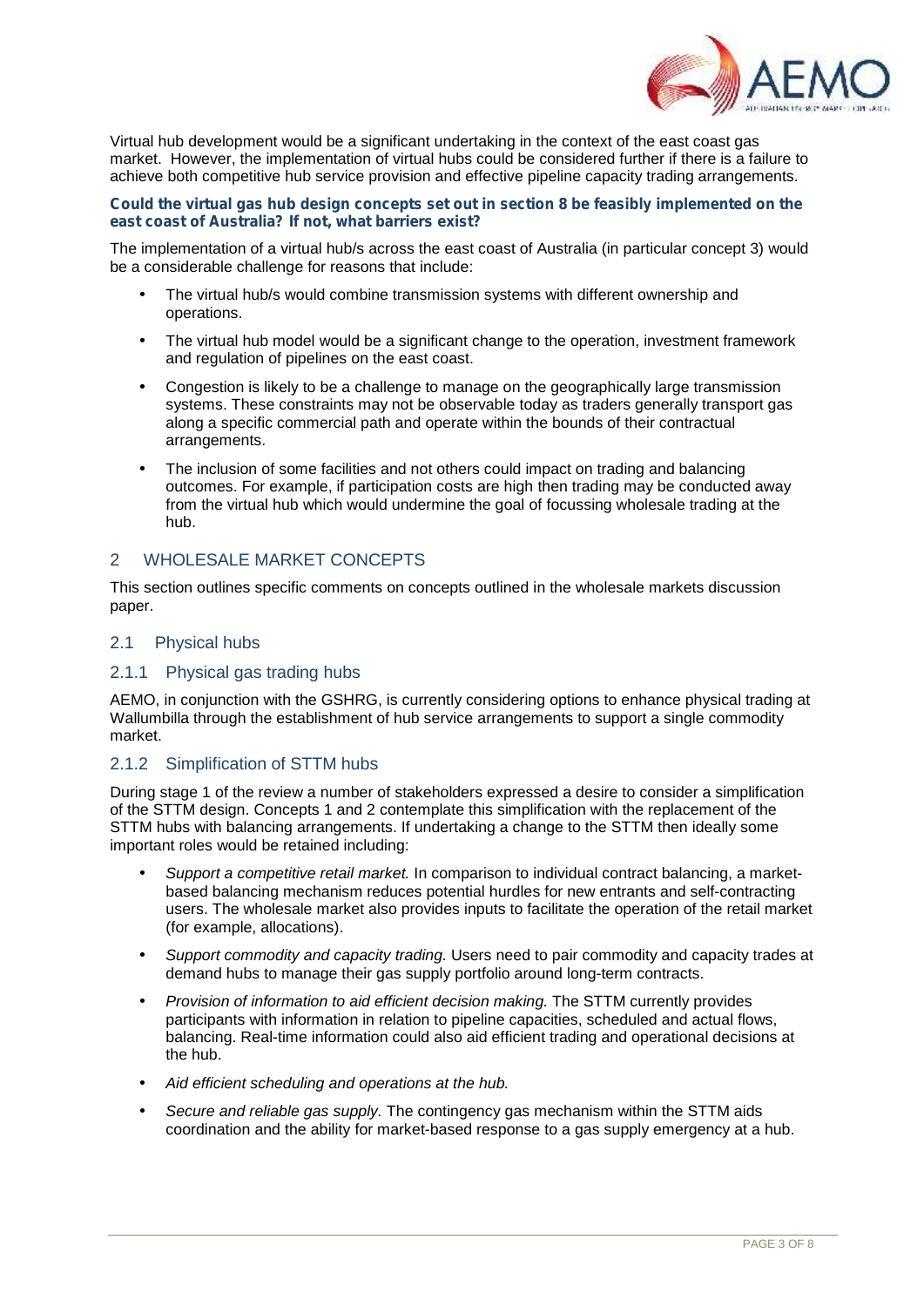

### **What a simplified STTM could look like**

This section outlines high level details for a simplified STTM to aid further discussion on the concept.

In summary, the STTM market schedules (provisional, ex ante and ex post) would be replaced with relatively simple arrangements to support bilateral commodity and capacity trading as well as ex-post balancing.

- Bilateral commodity and pipeline capacity trading.
	- o STTM hubs would continue to be notional trading points defined within the National Gas Rules. The defined location of the hub would provide participants with a standard location for gas delivery and trading.
	- o Participants would register transactions with the Market Operator to form a trade schedule. The trade schedule would replace the current ex ante market schedule. Transactions could range from imbalance trades, on-the-day and day-ahead trades through to long-term Gas Sales Agreements (GSA)
	- o Transactions could be carried out at a trading hub (and then transported to the demand hub) or bilaterally negotiated for delivery to the demand hub.
	- o The retail market operator and facility operators would provide allocations to the Market Operator to facilitate title transfer (and settlement of balancing).
- Ex post, market-based balancing mechanism
	- o Mechanism (which could be similar to MOS) allows participants to compete to provide balancing gas to hub. The balancing mechanism could move to a daily arrangement.
	- o Balancing costs would be paid for by participants that deviate from their trade schedule.
- Reporting, settlement and prudential services provided by the Market Operator.

Pros:

- Simplifies a participant's interaction with the market.
- Utilises existing market rules, processes and systems.

Cons:

- Removes the ex ante market schedule which is used by participants as a tool for managing their gas supplies.
- While adding a layer of complexity, the backhaul, capacity and pipeline flow direction constraint mechanisms increase the level of trading that can be achieved at a hub. This model removes these mechanisms from demand hubs.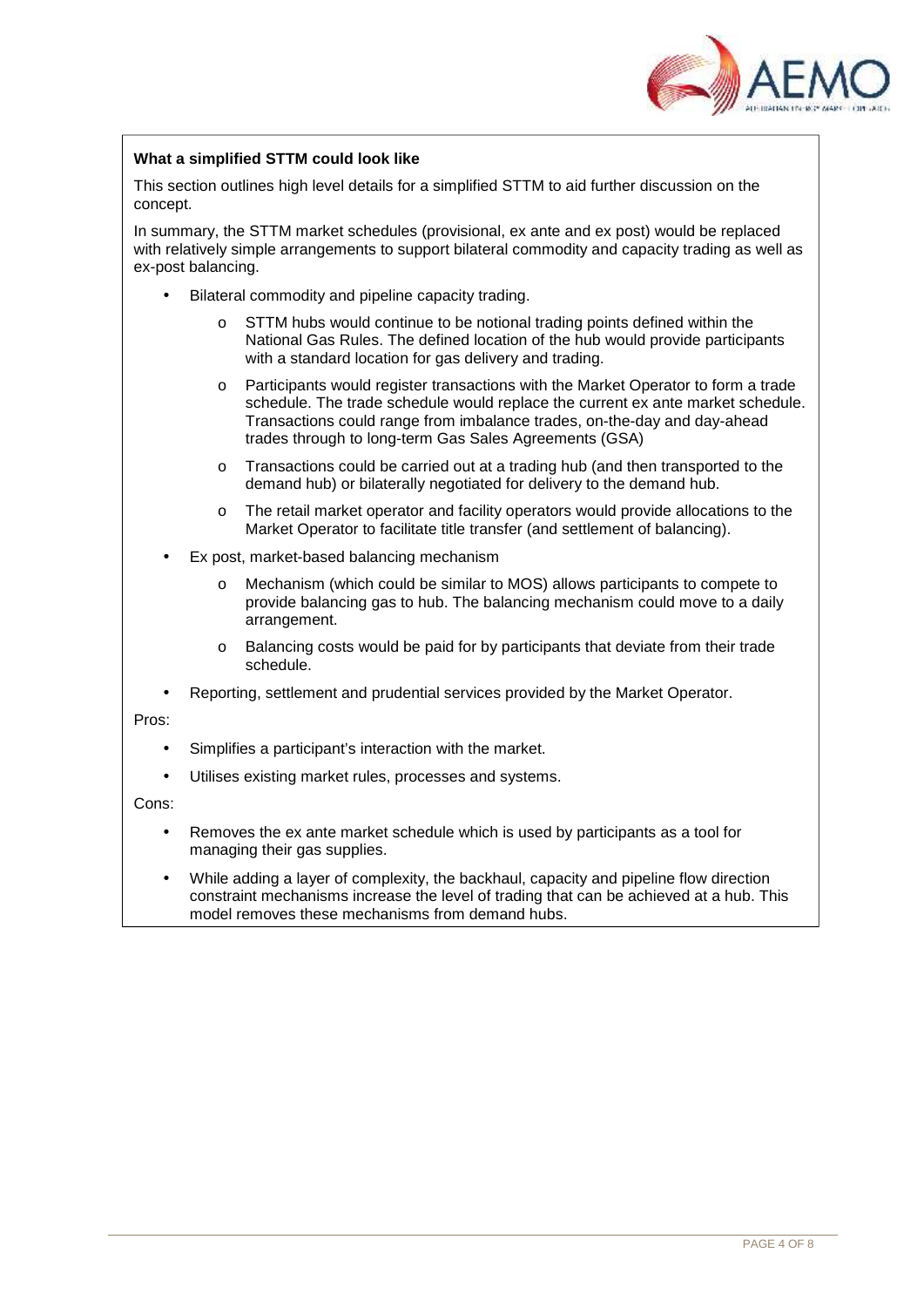

# **Example**

The example in Figure 2, shows the trade schedule of a user that withdrawals gas at the hub and that of a gas producer located upstream of the hub.

**Figure 2: Example Trade Schedule**



The user has long-term deals for gas supply and transportation. It complements these arrangements with spot trades delivered to the gas trading hub (which it pairs with pipeline capacity trades) and the demand hub. The user's deviation is calculated by comparing its retail market allocation to its trade schedule.

The gas producer is located upstream of the hub. The producer delivers gas to a customer at the hub under a long-term GSA. Subject to any spot market trading, the producer would have limited day-to-day involvement in the market.

# 2.2 Financial Trading

The Wallumbilla GSH provides a focal point for wholesale trading and provides a strong base for financial trading to evolve. While forward market development is in its early stages, industry's confidence in the Wallumbilla GSH is growing as evidenced by:

- Increased trading volume through the GSH. (In August 2015 the total number of GSH trades passed 1,000 and a cumulative trade volume of 5 PJ)
- A reference price used for pricing short-term bilateral physical trades.
- A number of participants have adopted the terms and conditions in the GSH Exchange Agreement in lieu of individual Master Swap Agreements.
- Published Independent Benchmark price acknowledged as being consistent with IOSCO principles. The ASX listed futures product is cash settled against the Wallumbilla benchmark price.
- AFMA is considering development of OTC derivative products referenced to the Wallumbilla GSH.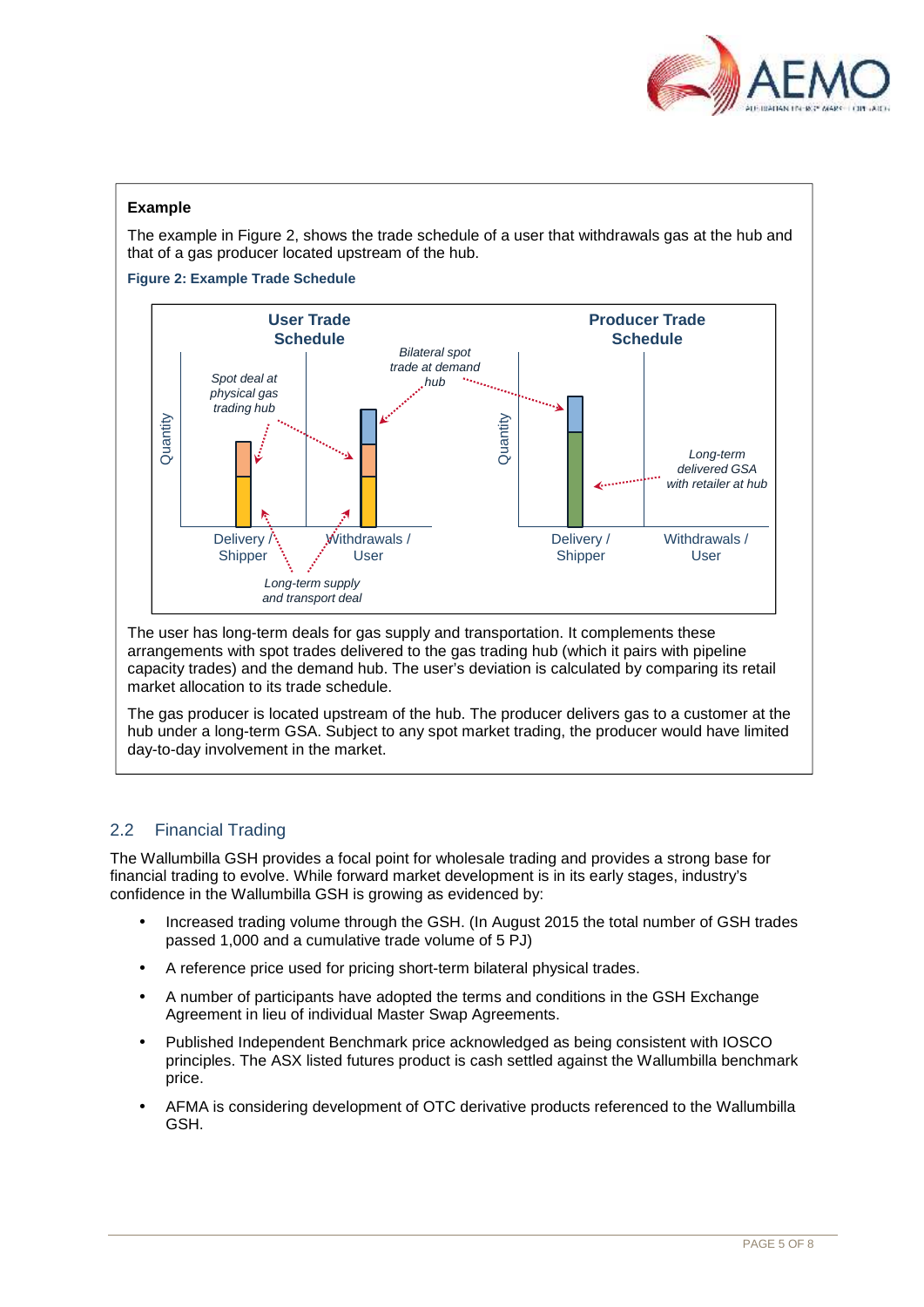

# 2.3 Managing Physical Imbalances

The discussion paper outlines general balancing considerations and potential balancing mechanisms. It is also important to consider 'how balancing takes place' in the context of the east coast market. The paper refers to the pipeline operator being responsible for maintaining a balanced hub. A pipeline operator acting in isolation from other pipeline operators and the distributor may not be able to take actions that rectify, or efficiently rectify, residual system balancing.

In international gas markets, residual balancing actions are generally carried out by a central party – a system operator or a hub operator. In comparison, most hubs on the east coast are supplied by multiple pipelines where (outside of Victoria) there is limited coordination between the operators at the hub.

In Adelaide, balancing gas allocated by pipelines (MOS) and paid for by users regularly exceeds the residual balancing requirements of the network (counteracting MOS). Greater coordination between operators at physical hubs could aid efficient balancing outcomes. (The concept of a hub service operator that coordinates operations at physical hubs is outlined in section 2.4)

# 2.4 Concept 1: Multiple Physical Hub Locations

The concept of multiple physical hub is similar to current market arrangements operating outside of Victoria. However, the proposal presents a significant change to the Declared Wholesale Gas Market.

Concept 1 would provide trading participants with relatively simple market interfaces. The efficiency of the market would depend on the actions of trading participants rather than a central operator. Efficient outcomes would rely upon enhanced information and an effective trading of pipeline capacity.

### *Managing supply portfolio*

Under concept 1 there would be no facilitation of trade at demand hubs. Users would manage their gas supply portfolio by transacting commodity at gas trading hubs, which would be paired with a pipeline capacity trade (as with the option for simplification of the STTM outlined in section 2.1.2).

It is important that arrangements at demand hubs support short-term trading of gas and pipeline capacity. Spread products could help to link trading between the hubs. The design could also be enhanced by catering for the participation of aggregators to act on behalf of users in the wholesale market.

### *Scheduling and balancing gas at demand hubs*

The description of the balancing arrangements at demand hubs as 'low cost, largely automated markets' implies that there would not be coordination between pipeline operators and distributors. In addition to participation costs, efficient scheduling and balancing outcomes should also be important objectives of these markets.

Demand hubs on the east coast have relatively small gas storage capacity – both in storage facilities and in pipelines. Distribution networks have little response (or control) and outside of Victoria there is limited physical coordination between distributors and pipelines other than via pressure-controlled pipelines.

There are potential consequences for balancing outcomes associated with this model – in particular if applied to Victoria. A Melbourne demand hub with the pipelines connected to it working on a contract carriage basis implies a loss of coordination. The core issue in managing the Victorian network is to manage within-day constraints. Under a contract carriage model there is no price basis for managing the trade-off between supply and demand across the day. The Melbourne demand hub would then be the only market for resolving differences between supply and demand, and could mean that demand or LNG at Melbourne could be left to resolve all issues. Further consideration should be given to the coordination of pipeline and network operation under concept 1.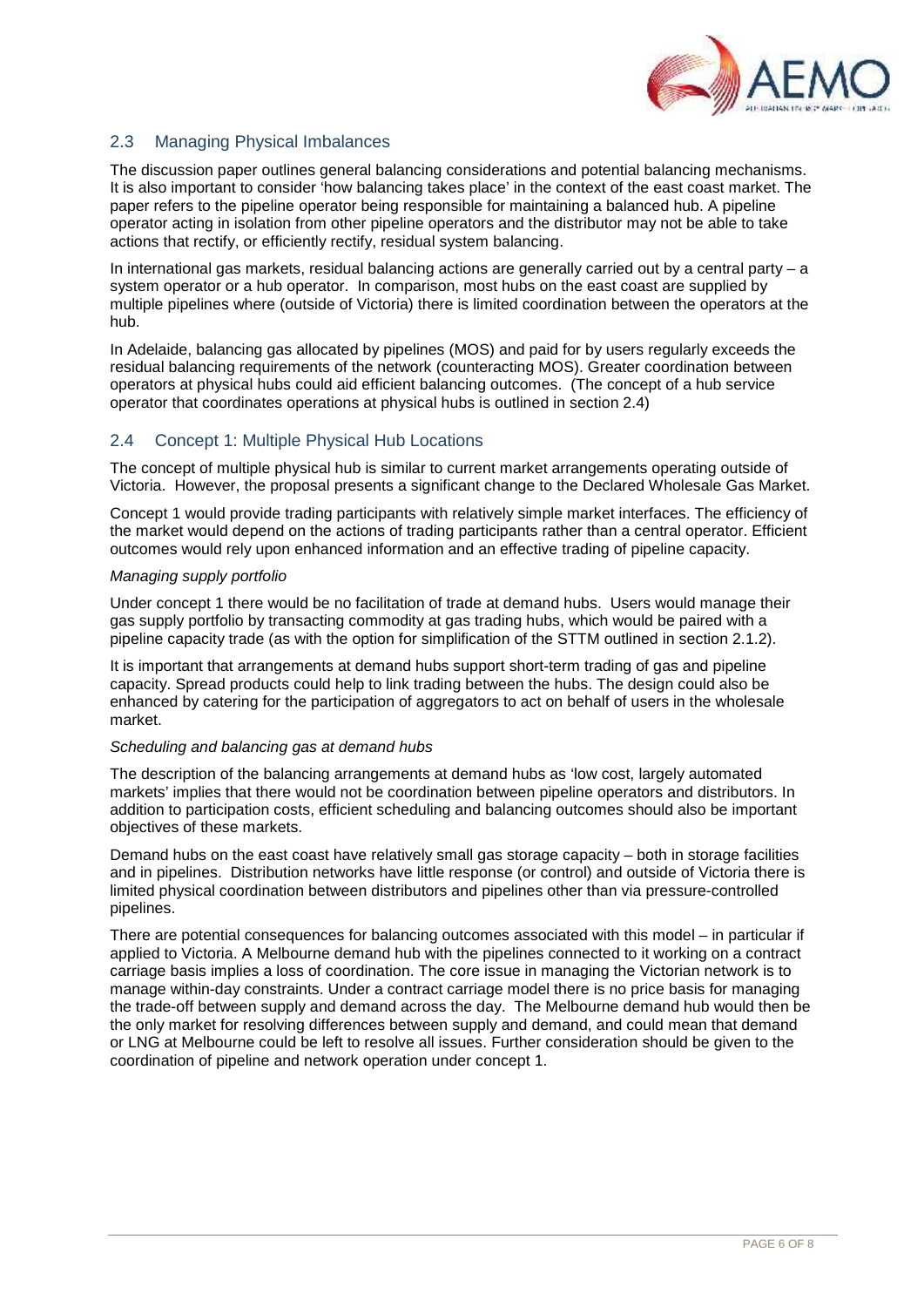

### **Hub service operator at demand centres**

Most metropolitan demand centres are supplied by multiple pipelines. Dynamics between the pipelines and distribution networks can impact upon balancing outcomes at the hub. The replacement of the STTM and DWGM with balancing arrangements (as contemplated by concept 1) implies a less coordinated approach to operations, and with it, less efficient balancing outcomes.

The introduction of hub services – with a party coordinating between pipelines and distribution networks – has the potential to avoid some of these inefficiencies. There are varying levels of sophistication (and hence benefit) that could be developed under a hub service operator model – high level details are included in this section for consideration.

### *Basic option*

Pipeline operators and distributors share information to aid intra-day nominations on the connecting facilities.

#### *Intermediate option*

A hub service operator would take a defined role in facility scheduling and allocations. The role could include:

- In response to a constraint, inform a pipeline operator to not flow more gas or to switch between pressure and flow control operation.
- Match changes in demand with changes in flow on pipelines.
- Facilitate the matching of transactions into a hub on one pipeline and out of the hub on another pipeline.

### *Advanced option*

A more advanced option would involve the hub service operator acting directly in both the physical operation of facilities and in trading.

# 2.5 Concept 2: Northern and southern virtual hub, with balancing at Adelaide and Sydney

Concept 2 involves the establishment of two virtual hubs on the east coast as well as the replacement of the Sydney and Adelaide STTM hubs with balancing platforms.

### *Location of Northern Hub*

The inclusion of the Wallumbilla hub in this model is likely to be a challenge as a relatively large portion of gas transits the APA Wallumbilla compound on the SWQP rather than entering the RBP. However, the exclusion of the Wallumbilla hub would greatly reduce the reach of the hub and its ability to pool together potential buyers and sellers.

SWQP may be a better location as it has the potential to pool together participants trading in the northern and southern markets. The SWQP is one of the key capacity trading links on the east coast. Linepack on the SWQP may also aid the management of constraints within the hub.

### *Scale of hubs*

A key selling point of virtual hubs is that they internalise the complexities, and hence hurdles to efficient trading, associated with the need to pair commodity and capacity transactions in order to pool participants into a single market. However, the virtual hubs proposed in concept 2 would solve only a relatively small component of the capacity trading issue. Further, the relatively small coverage of the virtual hubs means that, depending of participation costs, participants may by-pass the hubs and carry-out wholesale transactions at alternative locations. These considerations may make it preferable to consider the larger virtual hubs discussed in concept 3.